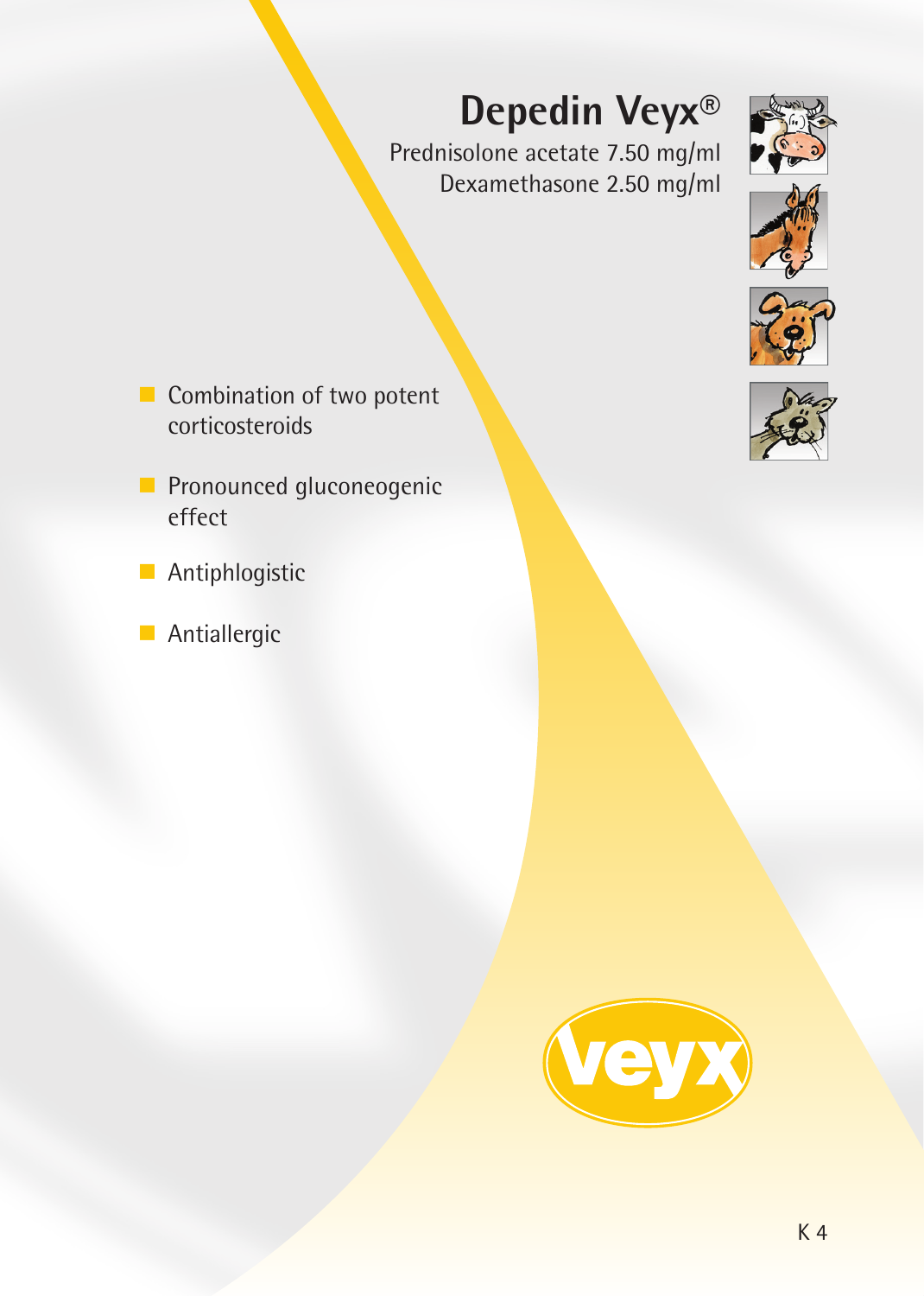

Depedin Veyx® combines two highly potent synthetic derivatives of the natural adrenal cortex hormone cortisol with strong glucocorticoid effect, i.e. Dexamethasone and Prednisolone. After application, both are bound to plasma albumins. Due to limited plasma protein binding capacity, they compete with each other reciprocally. As a consequence, more free Dexamethasone and Prednisolone is available, leading to a rapid efficacy enhancement. Dexamethasone has a very long-acting and intensely anti-inflammatory, anti-proliferative, anti-exudative and anti-allergic effect. It boosts carbohydrate metabolism, is protein catabolic and non-specifically antitoxic through membrane stabilisation. Prednisolone is medium-acting and promotes predominantly gluconeogenesis, thereby causing a rapid increase in blood glucose and glucose levels in the liver. This effect is used therapeutically especially in metabolic disorders (eg ketosis). Furthermore, prednisolone is antiphlogistic, antiproliferative and antiallergic. The antiinflammatory and antiallergic action is based on inhibition of inflammatory tissue responses as well as prevention of histamine release. In addition, prednisolone inhibits the formation of inflammatory mediators from the arachidonic acid cascade, both the products of cyclooxygenase (prostaglandins) and lipoxygenase (leukotrienes).

# **Depedin Veyx® 7.50 mg/ml + 2.50 mg/ml**

suspension for injection for horses, cattle, dogs and cats

#### **Active substances and other ingredients**

Depedin Veyx® is a white or almost white suspension for injection containing: *Active substances:* Prednisolone acetate 7.50 mg/ml

Dexamethasone 2.50 mg/ml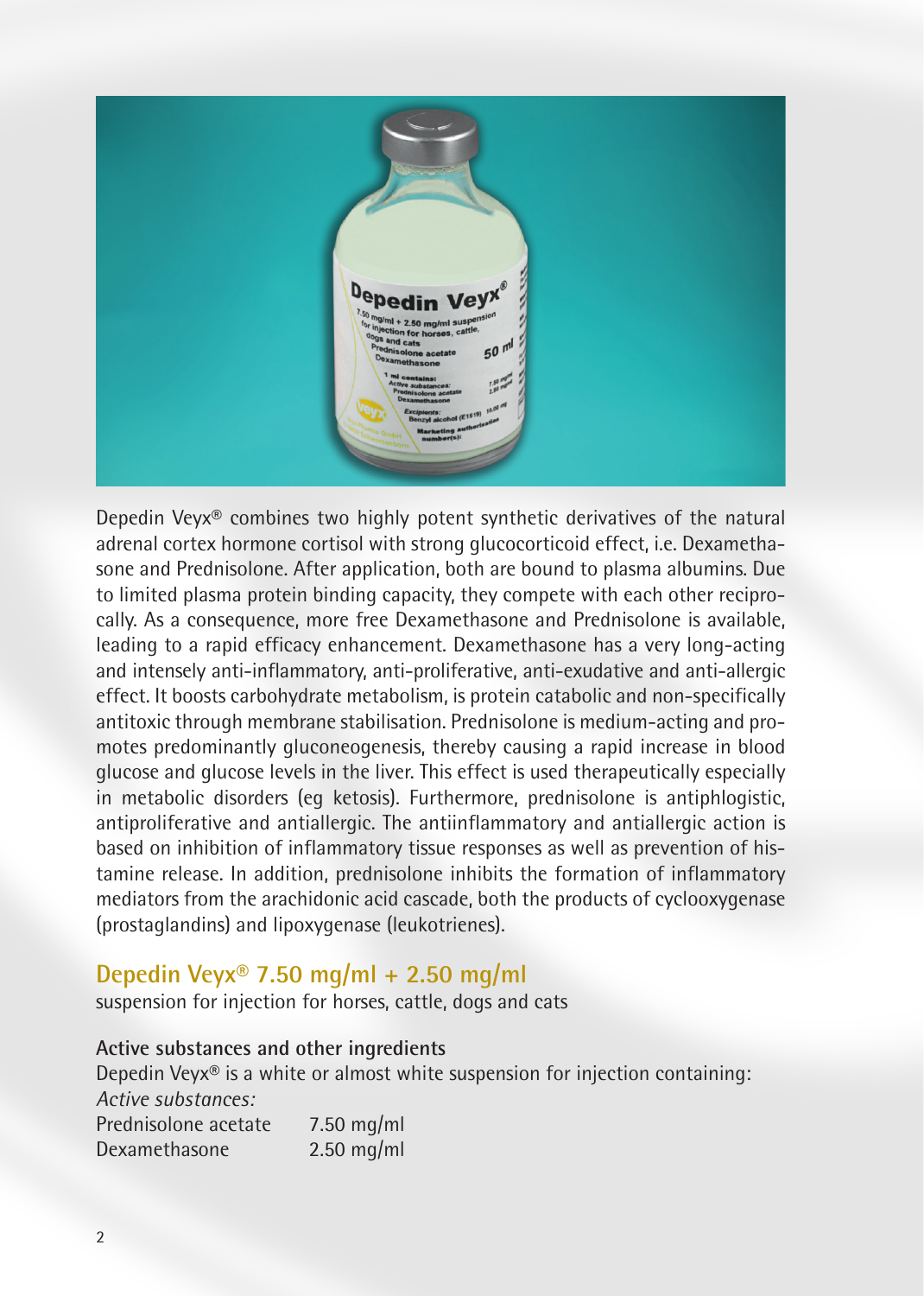## *Excipients:* Benzyl alcohol (E1519) 10.00 mg/ml

#### **Indications**

Horses, cattle, calves, pigs, piglets, dogs and cats:

Acetonaemia; hypocalcaemic parturient paresis; downer cow syndrome; indigestions; inflammations of the joints, the tendons and the synovial bursa; mastitis; lumbago; laminitis; toxaemia and eclampsia; allergies; anaphylaxia; urticaria; dermatitis and eczema (non-parasitic); pruritus; phlegmons; rheumatic diseases; stress; burns

#### **Contraindications**

Do not use in osteoporotic processes, diabetes mellitus, viral infections. Corticosteroids may cause abortions during the last third of pregnancy. Do not use in cases of hypersensitivity to the active substances or to any of the excipients.

#### **Adverse reactions**

Like any glucocorticoid, Depedin Veyx® enhances an inhibition of the ACTH-production which leads to a decrease of the adrenocortical function for the duration of the treatment with corticoids. In case of a single application this process is terminated after 5 days and requires observation only if applied for a prolonged period with multiple applications.

**Target Species** Horses, cattle, calves, dogs and cats

#### **Dosage for each species, route(s) and method of administration**

| Horses:      | 10 ml    |
|--------------|----------|
| Cattle:      | 8 ml     |
| Calves:      | 4 ml     |
| Dogs:        | $0.5$ ml |
| <u>Cats:</u> | $0.3$ ml |

Intramuscular use. Shake well before use.

#### **Withdrawal period(s)**

Edible tissue: Cattle, horses: 10 days Milk: Cattle: 48 hours Not authorised for use in mares producing milk for human consumption.